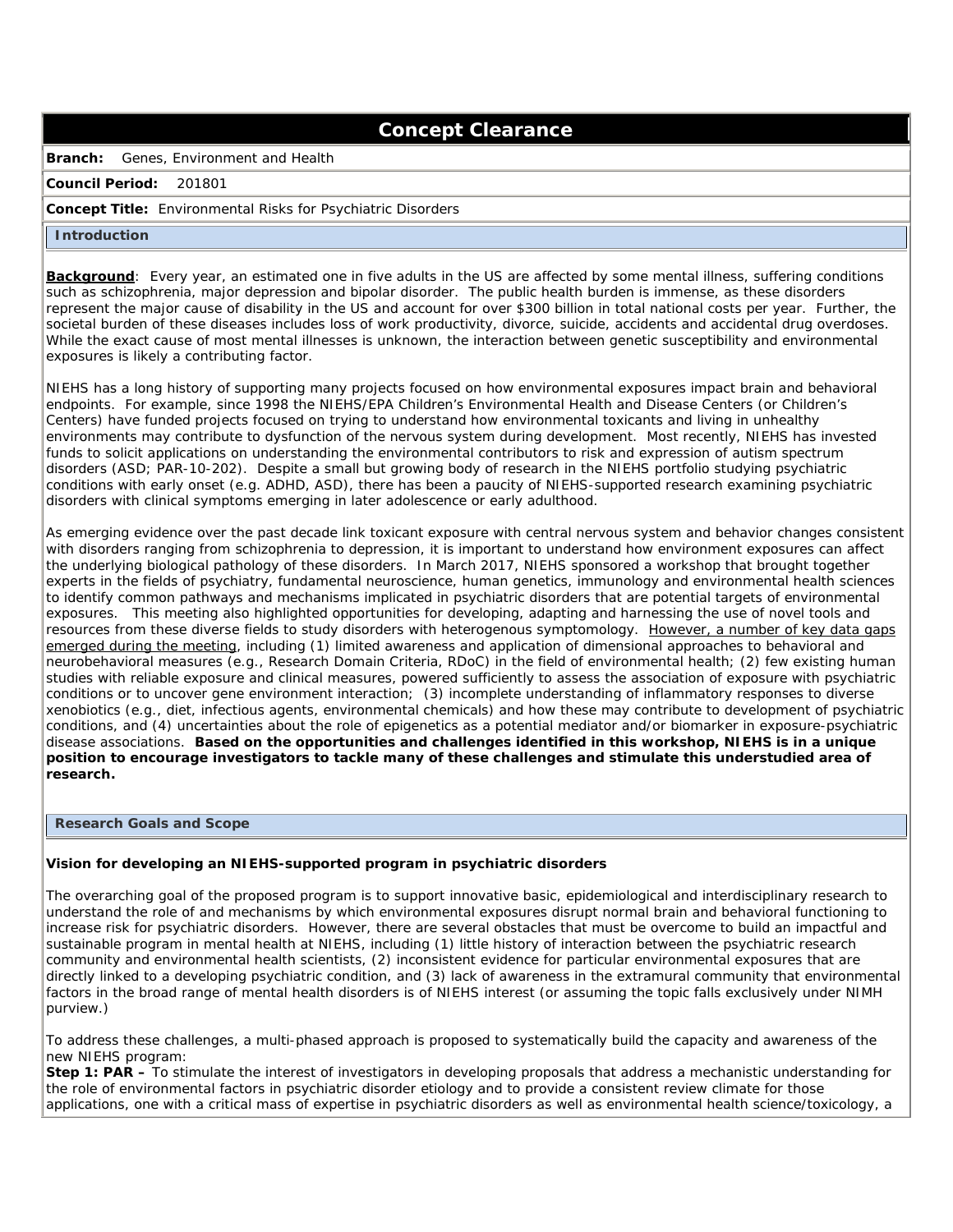Program Announcement (PAR) with a special review and multiple receipt dates is proposed. Investigators will be encouraged to go beyond strict diagnostic boundaries to examine dimensional aspects of psychopathology that may be associated with environmental exposures. A diversity of approaches and exposures of interest are needed to advance this field of research and will be solicited by the PAR, with the intent to have the broadest possible impact. Additional areas of interest that will be highlighted in the PAR include topic areas and challenges identified from the 2017 workshop discussed above, as well as additional key knowledge gaps in the field:

- Assessment of developmental neurotoxicant exposure and mental disorder risk in adulthood
- • Investigation of multiple environmental factors (microbial pathogens such as viruses, diet substance use, exercise level, stress) in combination with toxicant exposures may protect or facilitate progression of a psychiatric condition
- • Identification of common neuronal mechanisms and circuits underlying mental disorder susceptibility following environmental exposure
- • Analysis of the interaction of environmental exposures, peripheral (e.g., gut) and central nervous system signaling on mood and mental health.

 In conjunction with the PAR, a variety of other activities are planned to increase interaction between mental and environmental health communities, as well as increase the visibility of NIEHS in the field. First, NIEHS and NIMH Program staff are in the process of generating a post-meeting manuscript from the 2017 workshop on the data gaps and future directions for research when considering environmental factors in risk for mental disorders. Additionally, planning for seminars on environmental contributors to mental health at conferences where there is very little to no environmental scientist presence (e.g., American Psychiatric Association, Society for Neuroscience) are underway. It is also expected that annual in-person grantee meetings for awardees under the PAR will be planned so that investigators can meet each other and present their work.

 **Step 2 – R21** – As the research capacity, awareness and interest generated from the PAR builds in Step 1, we anticipate implementing a follow-up exploratory/developmental funding announcement through the R21 mechanism. The purpose of this targeted funding opportunity is to encourage mental health and environmental science experts to collaborate and propose "higher risk" projects where there is less evidence for an environmental exposure link (such as behaviors consistent with PTSD and bipolar disorders). When appropriate, it is expected that applications utilizing a basic mechanism approach will incorporate well-justified animal models of psychiatric disorders (e.g., deficit in pre-pulse inhibition of the startle reflex response in schizophrenia, forced-swim that models learned helplessness in depression) while applications with an epidemiology/human study approach will be encouraged to leverage existing data sets and cohorts.

 **Step 3** – **R01** – The long-term vision of this new NIEHS program is to increase the number of investigators exploring the biological underpinnings of environmental factors in psychiatric disorders by expanding the use of existing cohorts/data sets in well characterized populations and/or advancing approaches for mechanistic studies in model systems. As the program matures in a 4-5 year timeframe (which will likely partially overlap with Step 2), an R01 announcement will be utilized for projects where there is a greater evidence for a toxicant association (e.g., chronic low level lead exposure and development of symptoms linked with depression/schizophrenia) and that warrant the extended (i.e., 5 year) period of funding.

# **Mechanism and Justification**

 As discussed above, NIEHS staff is proposing a multi-phased approach that takes advantage of PAR, R21 and R01 mechanisms to build the capacity and awareness of studying biological factors underlying the effects of environmental exposure in the context of psychiatric disorders. During the development of this program other NIH institutes that have expressed interest in participating include NIMH, NIDA and NIAAA. Therefore, the funding opportunity may be broadened (particularly at the Step 1 phase) to allow for proposals focused on the impact of nutrition, diet, stress, drugs of abuse and pharmacotherapies on psychiatric conditions.

psychiatric conditions.<br>Funding opportunities for this program are applicable to NIEHS Strategic Goal 1 (fundamental research), Goal 2 (exposure research) and Goal 4 (understanding how combined exposures affect disease pathogenesis).

## **Proposed Timeline for Step 1 (PAR, no set aside money requested):**

 RFA Release Dates: April 2018 Application Due Dates: July 2018, July 2019 Peer Review Dates: Fall 2018, Fall 2019 Council Review Dates: February 2019, February 2020 Earliest Anticipated Start Date: March 2019, March 2020

# **Proposed Timeline for Step 2 (R21, \$1.4 million per year to fund 4-5 awards)**